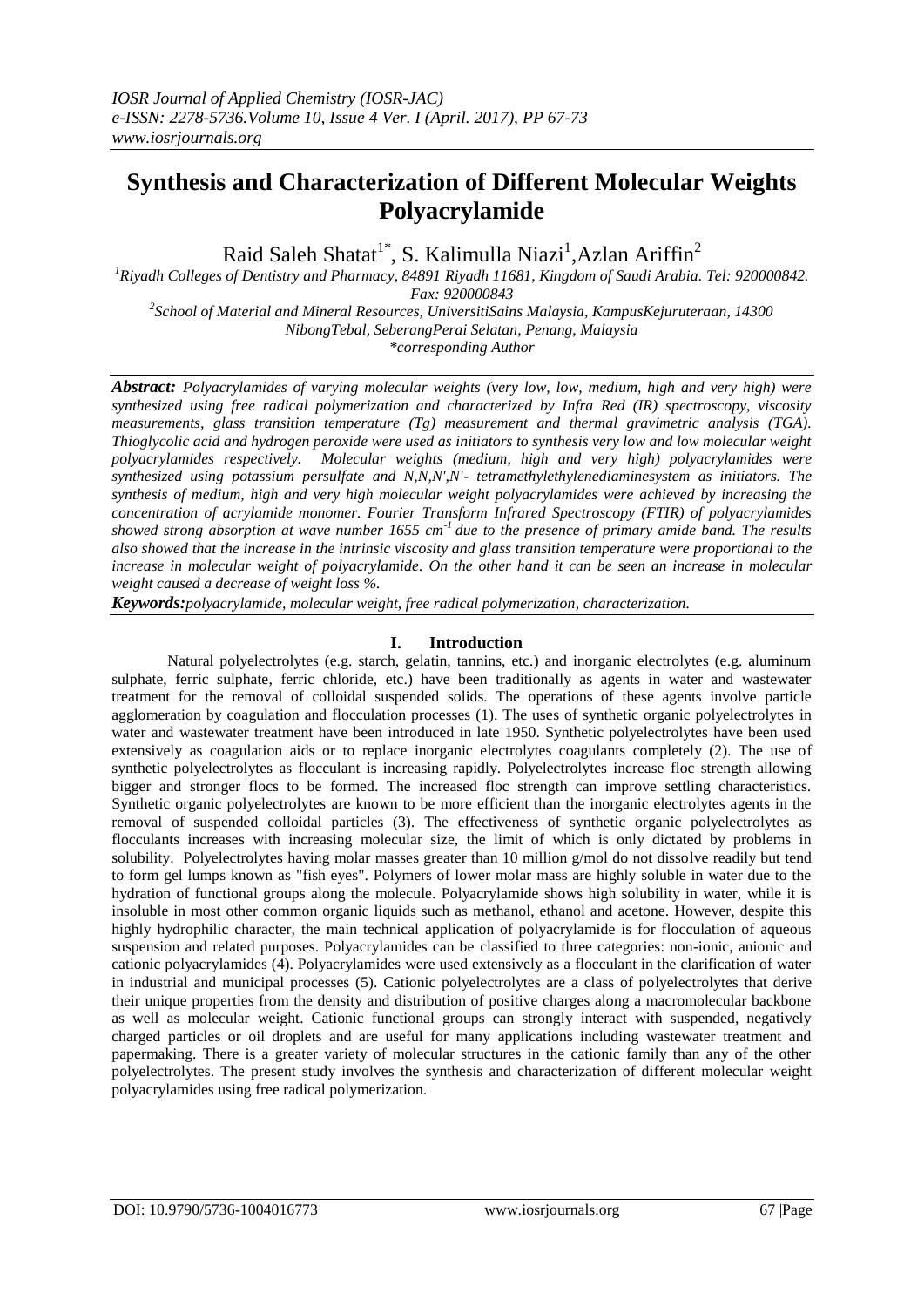# **Chemicals**

# **II. Materials and methods**

Acrylamide (Fluka, 99%), potassium persulfate (98%), and N,N,N′,N′- tetramethylethylenediamine (TMEDA) (98%)were purchased from Fluka, Germany as laboratory grade .Thioglycolic acid, hydrogen peroxide, acetone, ethanol and methanol were purchased from Merck, Germany as laboratory grade.

## **Equipment and instrumentation**

The polymerization reaction was carried out in a Memmert water bath (thermostatically controlled, heating capacity up to 100°C). A 1 litre five-necked Pyrex glass reactor was suitably placed into the Memmert water bath. The reactor was equipped with a mechanical stirrer, condenser equipped with water collector, thermometer and nitrogen gas (Oxygen Free Nitrogen) inlet tube.

#### **Recrystallization of chemicals**

Acrylamide (AM) was dissolved in acetone at 56ºC (boiling point of acetone) to form a saturated solution, the solution was then filtered to remove insoluble particles and allowed to cool so that the dissolved substance is crystallized, the solid crystals were separated from acetone by filtration under suction using a Büchner funnel, washed with cold acetone and then dried in vacuum for 24 h at 60 ºC. This method was repeated twice. Potassium persulfate was recrystallized twice from distilled water at 100ºC (boiling point of distilled water) using the same procedure described above. The rest of the chemicals were used without further purification.

## **Synthesis of different molecular weight polyacrylamides**

Acrylamide monomer is crystalline. It is relatively stable and is soluble in water and many organic solvents (acetone, ethanol, methanol, etc.). Acrylamide polymerizes easily by conventional free radical methods. Solutions of acrylamide in water polymerize at 40 °C under the influence of nearly all free radical sources including persulfates, peroxides, azo compounds and redox couples. The synthesis of different molecular weight polyacrylamides is strongly influenced by temperature, solvent, type of initiator, concentration of the initiator and concentration of the monomer.

# **Synthesis of very low molecular weight polyacrylamide**

Under nitrogen atmosphere, a mixture of acrylamide monomer (10gm), thioglycolic acid (0.20gm) and tetrahydrofuran (THF) (20ml) were placed in 500 ml five-necked Pyrex glass reactor equipped with a reflux condenser and a mechanical stirrer placed in a constant temperature bath at 40ºC.The polymerization was performed for 2 h under stirring. The polyacrylamide was isolated and re-precipitated by pouring its solution into acetone. It was then dried under vacuum at 60ºC for 24 h.

#### **Synthesis of low molecular weight polyacrylamide**

The acrylamide monomer was polymerized in distilled water, using hydrogen peroxide as the initiator. Nitrogen gas was bubbled inside a five-necked Pyrex glass reactor containing the acrylamide monomer (20 gm), distilled water (200 ml) as a solvent and hydrogen peroxide (0.5 ml) as initiator. The reactor was placed in a constant temperature bath 90ºC for 3 h under stirring. The polyacrylamide was isolated and re-precipitated by pouring its solution into acetone. It was then dried under vacuum at 60ºC for 24 h.

#### **Synthesis of medium, high and very high molecular weight polyacrylamide**

High purity of the monomer and initiators and the absence of oxygen are essential in the polymerization process. High concentration of monomers, low concentration of initiators are required to synthesized medium, high and very high molecular weight polyacrylamides. Different molecular weight (medium, high and very high) polyacrylamides were synthesized using the potassium persulfate and N,N,N',N' tetramethylethylenediamine (TMEDA) system as initiator. Increasing the concentration of acrylamide monomer will increase the molecular weight of the resulting polyacrylamide. Thus, under nitrogen atmosphere 15, 30 and 50 gm of acrylamide monomer were polymerized in (500ml) distilled water as a solvent and the (0.135gm) potassium persulfate/(180μl) TEMDA system as initiator to produce medium, high and very high molecular weight polyacrylamides respectively.

The mixture were placed in 500 ml five-necked Pyrex glass reactor equipped with a reflux condenser and mechanical stirrer placed in a constant temperature bath at 40ºC. The polymerization was performed for 2 h under stirring. The polyacrylamide was isolated and re-precipitated by pouring its solution into acetone. It was then dried under vacuum at 60ºC for 24 h.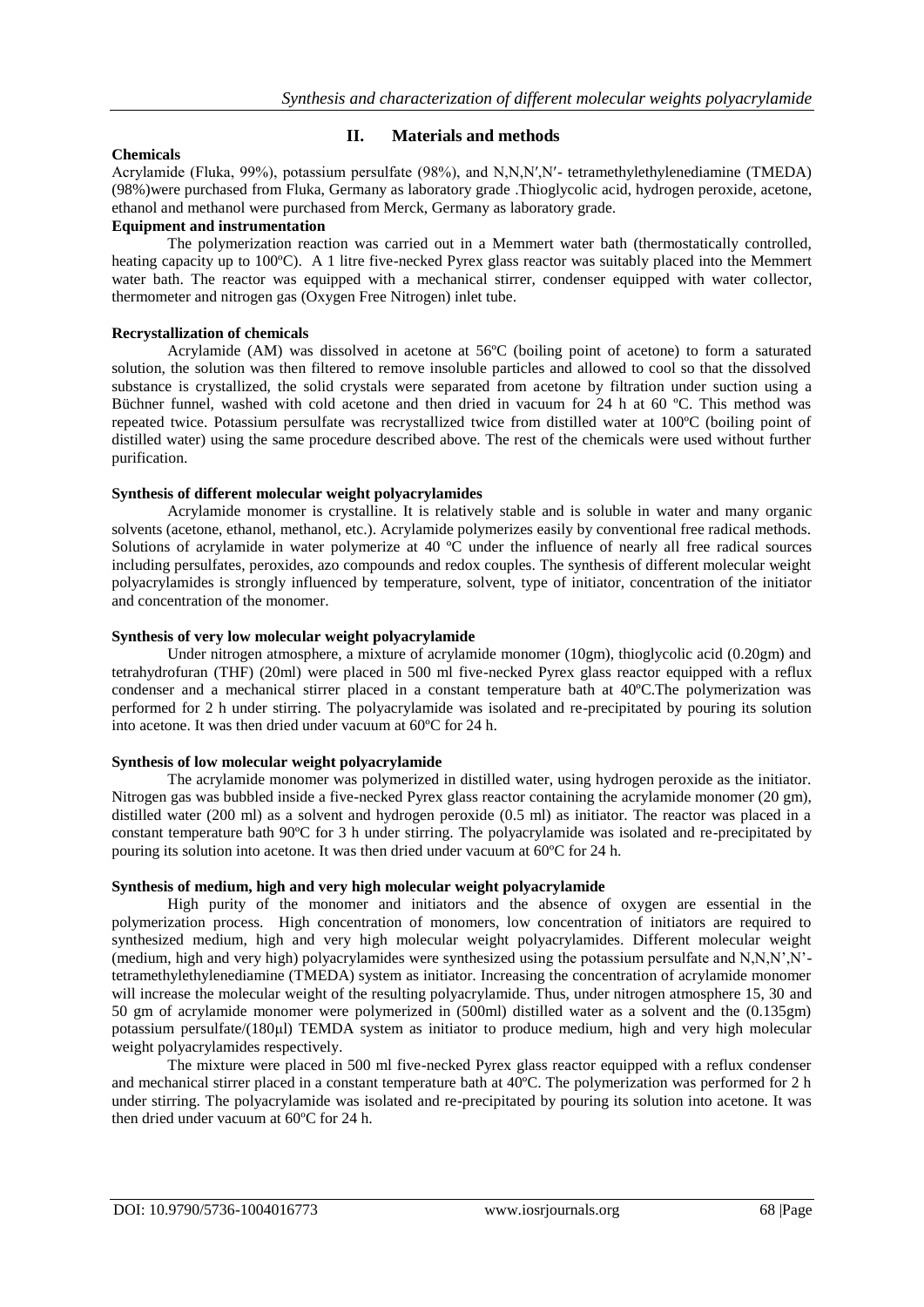## **Characterization of synthesized polyacrylamide**

The polymer characterization is almost as important as polymer preparation. Without characterization, polymer synthesis becomes additional exercise.

# **Fourier Transform Infrared (FTIR) Spectra analysis**

Fourier transform infrared spectroscopy (FTIR) is a very important step in polymer characterization. FTIR is used very extensively for the characterization of polymer materials in polymer chemistry (6). FTIR technique is normally used in the investigation of polymer structure and analysis of their functional groups.

Nicolet FTIR machine, Model: *Avator 360 FTIR spectrometer,* manufactured by Nicolet analytical instrument USA Inc., USA was used in this study. Analysis was conducted by identification of acrylamide monomer and synthesized products (polyacrylamide).

Potassium bromide (KBr) pellet was prepared by using a sampling device. Approximately 5-10 mg of the sample powder and 90-95 mg of KBr was blended, triturated and mixed well with agate mortar and pestle for 5 min. The mixture was transferred to the IR sampling device and then compacted using an IR hydraulic press for 60 seconds. KBr pellet was placed into FTIR window and then scanned by taking blank spectrum. After completion of the spectrum of the blank, KBr pellet was taken off from the window and KBr pellet thinly coated with test sample was placed again in the FTIR window to measure the spectrum of the sample. On average, 10 scans were used for the synthesized sample.

## Glass transition temperature  $(T<sub>g</sub>)$  measurement

Glass transition temperature  $(T<sub>g</sub>)$  is an important characteristic property of a polymeric material because its fabrication and/or applications depend on it. It is a feature of polymeric materials that they may be entirely amorphous, partly amorphous and partly crystalline. The glass transition temperature  $(T<sub>g</sub>)$  of all synthesized polyacrylamides were measured using Perkin-Elmer, Differential Scanning Calorimetry (DSC) thermal analyzer. It is equipped with a DSC cell programmed at a heating rate of 10 ºC/min., measuring temperature range was 25 ºC to 250 ºC.Samples were prepared for DSC measurement by weighting between 5.0 mg to 10.0 mg of dry polymer into an aluminum pan. The pan was then sealed with an aluminum cap. Similarly, an empty aluminum pan was used as reference.

#### **Viscosity average molecular weight of polyacrylamide**

The viscosity average molecular weight of polyacrylamides was carried out by determining the intrinsic viscosities of the polyacrylamides using Ubbelohede viscometer, no. 4809 ASTM at  $25 \pm 0.1$ °C. The polyacrylamide solutions were prepared in distilled water. The intrinsic viscosity calculations were made for polyacrylamide after filtration through 250-micron sieve to remove any undissolved 'gel' lumps.

Dilute solution viscosity method was used to determine the viscosity average molecular weight of the polyacrylamide samples by determining their intrinsic viscosities. Test sample was prepared by dissolving 0.5g of polyacrylamide in 100 ml distilled water at room temperature using magnetic stirrer. The resultant solution was filtered through 250-micron sieve to remove any undissolved 'gel' lumps. A series of polyacrylamide working solution with concentrations ranging between 5 X 10<sup>-3</sup> and 1 X 10<sup>-3</sup> g/ml were prepared by appropriate dilution of the test sample with distilled water.

Approximate amounts of the solution were transferred into Ubbelhode viscometer and the viscometer placed inside a water bath set at  $25 \pm 0.1^{\circ}\text{C}$  and allowed to equilibrate. The efflux time (i.e. the time taken for the liquid inside the viscometer to pass from the upper meniscus to the lower meniscus was determined). An average of the three readings (which did not differ by more than 3 seconds) was taken for each sample.

#### **Thermal gravimetric analysis (TGA)**

Samples were prepared for TGA measurements by weighting between 5.0 to 10.0 gm of dry polyacrylamide into aluminum pan. The pan was then sealed with aluminum cap.

Thermal gravimetric analysis (TGA) of different molecular weight polyacrylamides were carried out in the temperature range of 30-600 ºC at a heating rate of 10 ºC/min under nitrogen using Perkin-Elmer.

## **III. Results and Discussion**

The molecular weight of polyacrylamide can be varied by several techniques, including monomer concentration, initiator concentration and initiator type and polymerization temperature. The monomer concentration can be increased to 50% or more for high molecular weight polyacrylamide since the viscous polymer molecular weight is the internal phase. High purity of the monomer and initiators and the absence of oxygen are essential in the polymerization process.

The polymerization reaction at different temperaturesof acrylamide monomer with different initiators i.e. thioglycolicacid (40ºC)**,** hydrogen peroxide (90ºC)**,** and potassium persulfate/ N,N,N',N' tetramethylethylenediamine (TMEDA) (40ºC)**,** gave the targeted very low, low, medium, high and very high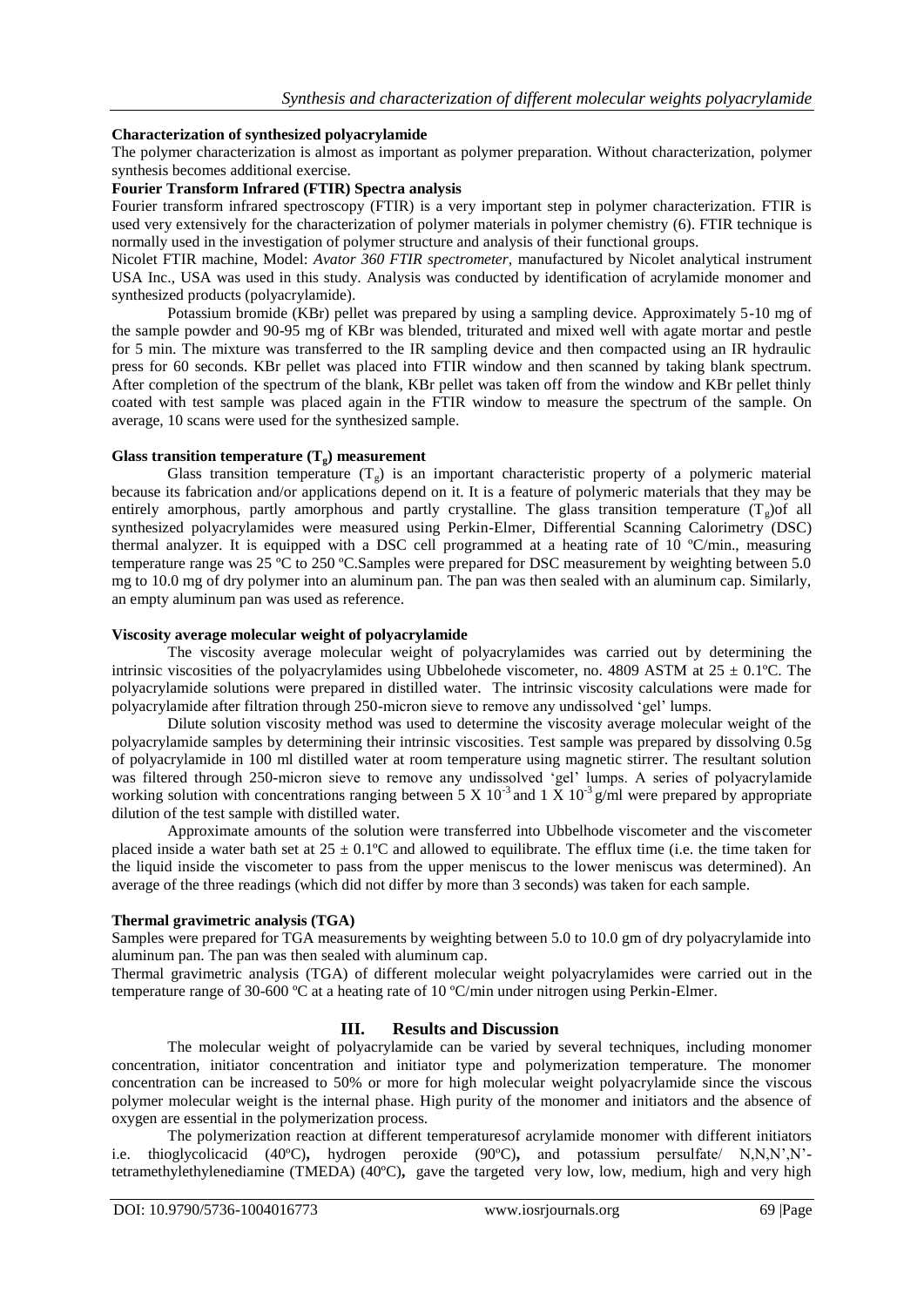molecular weight polyacrylamide products (shown in Table 1). The synthesis of high and very high molecular weight polyacrylamide was achieved by increasing the concentration of acrylamide monomer using potassium persulfate/TMEDA as initiatorat moderate temperature.

The synthesis route of the preparation of polyacrylamide is shown in table 1. The choice of initiators and monomer concentrations were also studied.

| <b>Table 1.</b> Type of initiation used and resultant molecular weight porvaci viammed |                                           |  |
|----------------------------------------------------------------------------------------|-------------------------------------------|--|
| Type of initiator used                                                                 | Resultant molecular weight polyacrylamide |  |
| Thioglycolicacid                                                                       | Very low                                  |  |
| Hydrogen peroxide                                                                      | Low                                       |  |
| Potassium persulfate/ (TMEDA)                                                          | Medium, high and very high                |  |
|                                                                                        |                                           |  |

**Table 1:** Type of initiator used and resultant molecular weight polyacrylamide

The structure of different molecular weight polyacrylamides was determined through the study of FTIR spectra. Glass transition temperature  $(T<sub>g</sub>)$ , viscosity average molecular weight and thermal gravimetric analysis of polyacrylamide were also carried out.

#### **Synthesis of very low molecular weight polyacrylamide**

Very low molecular weight polyacrylamide was synthesized by free radical polymerization using thioglycolic acid as initiator at moderate temperature (40ºC).The ratio of thioglycolic acid to acrylamide monomer was about 0.02 ( $g/g$ ) and polyacrylamide with molecular weight of about 20,000 g/mole was produced. The use of thioglycolic acid as a chain transfer agent has been shown to be a very effective method for the production of very low molecular weight polyacrylamide (7).

Thioglycolic acid is used as a chain transfer agent where it is desirable to decrease the molecular weight in radical polymerization. Thioglycolic acid enters the propagation scheme by giving up a proton to the growing radical chain, terminating it, but possibly initiating a new chain.

The thioglycolic acid was found to be an acceptable initiator for the production of a very low molecular weight polyacrylamide at moderate temperature and maximum yield was obtained without any unwanted side products. The product was a white coloured liquid with very low viscosity.

Acetone was used to isolate and re-precipitate the polyacrylamide product from its liquid solution and dried under vacuum at 60ºC for 24 h to produce a yield of 70-75% of very low molecular weight polyacrylamide**.**

#### **Synthesis of low molecular weight polyacrylamide**

Low molecular weight polyacrylamide was synthesized using hydrogen peroxide as initiator and the reaction was carried out at high temperature (90ºC) to give polyacrylamide free of contaminates detected by FTIR spectroscopy. The product was a low viscosity white colour liquid. The polyacrylamide product was precipitated from its liquid solution using acetone and then dried under vacuum at 60ºC for 24 h to produce a yield of 70-75% of low molecular weight polyacrylamide.

The molecular weight was found to be  $170 \text{ X } 10^3$  g/mol using viscosity measurements, which is considered to be low.

#### **Synthesis of medium, high and very high molecular weight polyacrylamide**

Potassium persulfate/TMEDA system as initiator was used for the synthesis of medium, high and very high molecular weight polyacrylamides. TMEDA exerts a high promoting effect on the free radical polymerization initiated by potassium persulfate. The rate of polymerization increases by about three times in the presence of TMEDA. Potassium persulfate/TMEDA system can reduce the reaction time and react at moderate temperature (40ºC).

Potassium persulfate/ TMEDA system was found to be an acceptable redox initiator for the production of medium, high and very high molecular weight polyacrylamides at moderate temperature and a maximum yield of 90-95% was obtained without any unwanted side products. The product was a high viscosity white colour liquid. Polyacrylamide was precipitated from the solution using acetone and then dried under vacuum at 60ºC for 24 h. Figure 1 shows the effect of monomer concentration on molecular weight of polyacrylamide. As shown, the concentration of acrylamide monomer strongly affects the molecular weight of polyacrylamide. An increase in acrylamide monomer concentration caused an increase in molecular weights of polyacrylamide.

The fact that high concentration of monomer will initiate many sites, resulting in longer polyacrylamide chains, on the other hand shorter polyacrylamide chains at lower concentration of monomer. This is reflected in their corresponding intrinsic viscosity values.

Intrinsic viscosity of a polymer is a measure of its hydrodynamic volume in solution, which in turn depends upon its molecular weight, nature of the solvent and the temperature of the medium (8). For polymers of low molecular weight, the hydrodynamic volume will be low and thus it has low intrinsic viscosity value.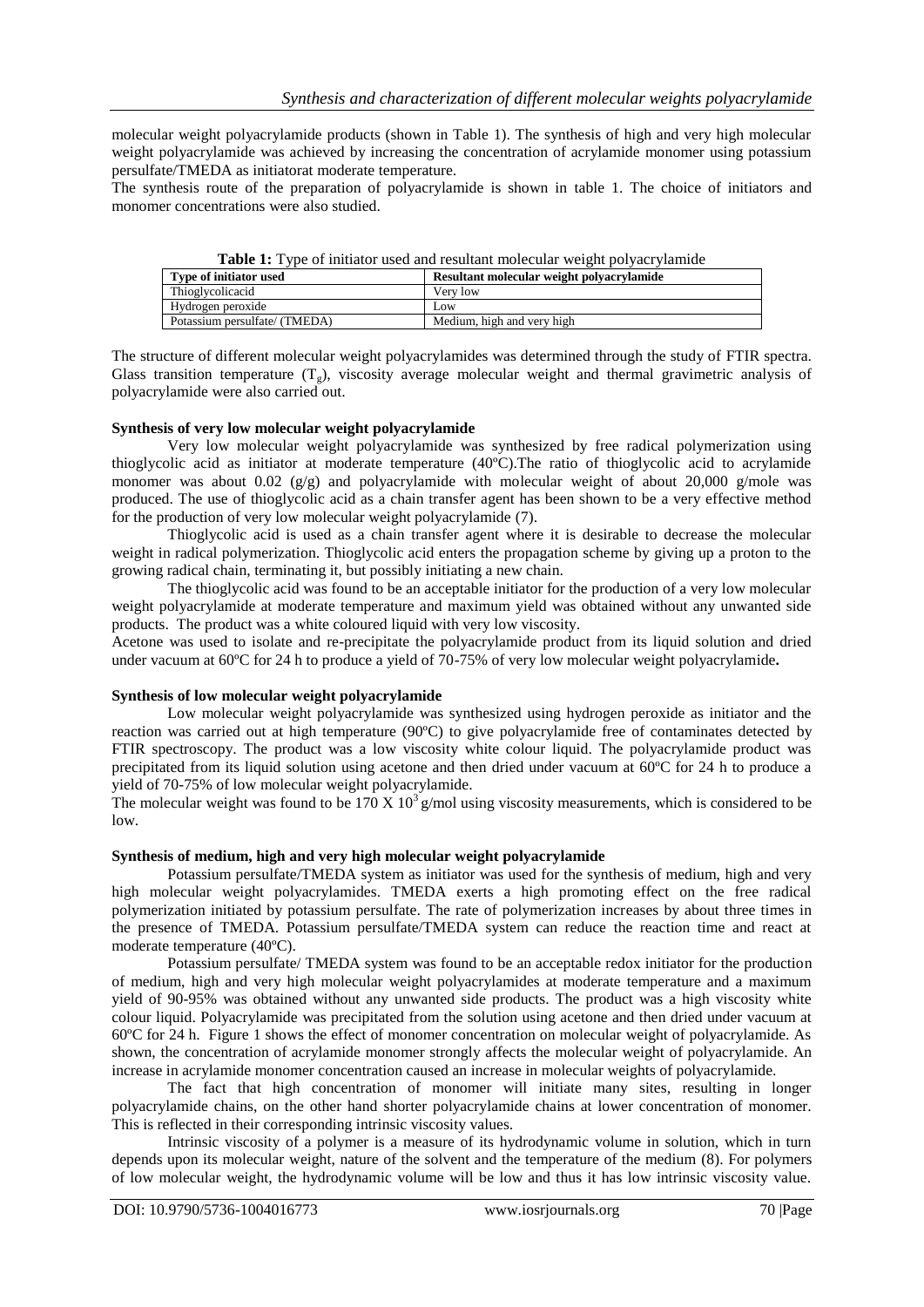Further, in the case of high molecular weight polymers the hydrodynamic volume will be high and therefore higher will be its intrinsic viscosity. This has been observed in practice (Figure 1).



**Figure 1:** Influence of monomer concentration on molecular weight of polyacrylamide

# **IV. Characterization**

# **Fourier Transform Infrared (FTIR) spectra analysis**

Fourier Transform Infrared Spectroscopy (FTIR) of polyacrylamide showed strong absorption at wave number 1655 cm<sup>-1</sup> due to the presence of a primary amide band which is used to distinguish true polyacrylamide from the alternative polymerization product poly(β-alanine) which has instead a secondary amide band at 1555  $cm^{-1}(4)$ . The band for (N—H) stretching vibration appears at 3448 cm<sup>-1</sup> of the NH<sub>2</sub> group. Further, the absence of (C==C) band which usually appears at 1610 cm<sup>-1</sup> proved that the acrylamide monomer has been completely converted to polyacrylamide and no residue of monomer is present in the polymer (9) studied the FTIR spectra of polyacrylamide, their finding is in a good agreement with our results.

#### **Glass transition temperature**  $(T_g)$  **measurement**

The glass transition is a physical change from the glassy to the liquid state which occurs in amorphous solids when they are heated. This point is characterised by the glass transition temperature determined by Differential Scanning Calorimetry (DSC). The glass transition temperature,  $T_g$ , of very low, low, medium, high and very high molecular weight polyacrylamide appeared at 100.944, 109.077, 120.811, 148.727 and 154.461°C respectively.

This shows that up to these relatively high temperatures the polyacrylamide was in the glassy state and thus relatively resistant to the ingress (way in) or egress (way out) of small molecule penetrate, and it is necessary to use higher temperatures to put the polymer in the rubbery state where adsorbed solvent molecules are sufficiently mobile to be desorbed. Molecular weight influences  $T_g$  significantly. At lower molecular weights where the excess of free volume associated with chain ends is significant. As molecular weight increases the concentration of chain ends decreases until its contribution to the free volume becomes negligible.

Louie and Hartwig observed an increase in glass transition temperature with increase the molecular weight of polymer. The results of this work are in a good agreement with their work (10).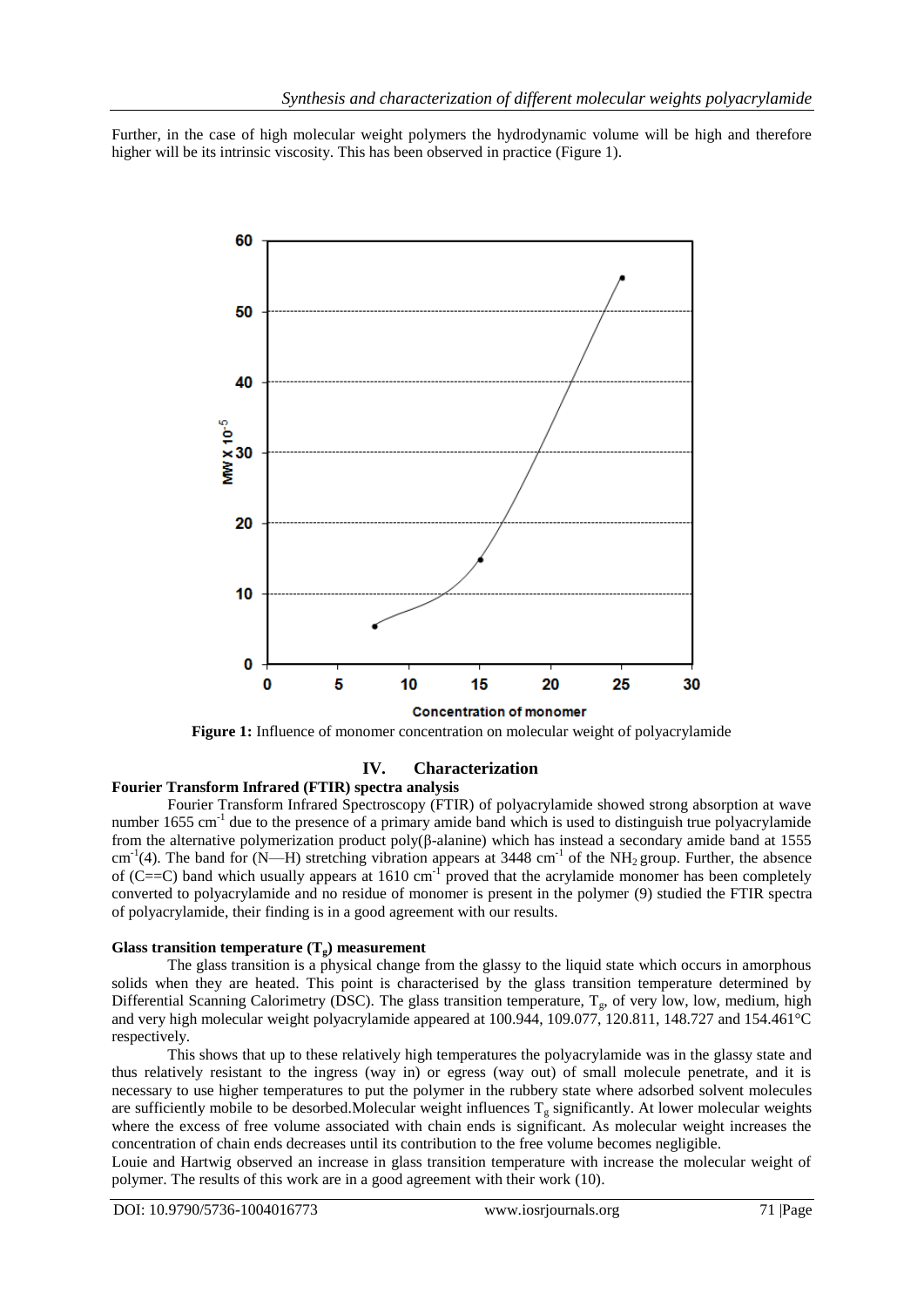#### **Determination of approximate molecular weight**

Viscometry and application of Mark-Houwink equation is one of the simplest and most rapid methods used for determining the molecular weights of polymers.Molecular weight of the polyacrylamide samples can be estimated from the intrinsic viscosity values. Mark–Houwink equation is generally employed for the estimation of molecular weight of linear polymers.

The molecular weights of polyacrylamide samples were determined by determining their intrinsic viscosities using Ubbelohede viscometer. The polyacrylamide samples were filtered with 250-micron sieve after dissolution in distilled to prevent particulate impurities from entering the capillary of the viscometer and affect the flow rate of the solution through it.

The determination of viscosity average molecular weight from the measurement of intrinsic viscosity require working in a dilute solution using a suitable solvent. Therefore, in this study, the concentration of polyacrylamide solutions ranging from  $1x10^{-3}$  to  $5x10^{-3}$  g/ml were prepared by appropriate dilution of the test sample with distilled water. By increasing the concentration of polyacrylamide, the intermolecular interactions increased leading to the formation of intermolecular complexes, resulting in the enhancement of densities. Therefore, relatively higher values in the efflux time at higher concentration of polyacrylamide solution were predictable.

The values of relative, specific, reduced and inherent viscosities of the various concentrations of the very low, low, medium, high and very high polyacrylamides were determined.

It was found that by increasing the polyacrylamide concentrations from  $1x10^{-3}$  to  $5x10^{-3}$  g/ml the efflux time increased. As a result, the relative viscosity increased with an increase in the polyacrylamide concentration. Other viscosities namely specific and reduced viscosities also increased with an increase in the polyacrylamide concentration. On the other hand, the inherent viscosity was inversely proportional to the increase in polyacrylamide concentration.

The intrinsic viscosity [η], which is defined as the intercept on the abscissa at zero concentration, was determined by plotting the reduced viscosity of the solution of different concentrations of polyacrylamide solutions. Intrinsic viscosity of the very low, low, medium, high and very high polyacrylamides samples were obtained.The results of intrinsic viscosity and viscosity average molecular weight are tabulated in table 2. It can be seen that the increase in the intrinsic viscosity was proportional to the increase in molecular weight of polyacrylamide.

| <b>Tuble 2:</b> Internate viscosity and viscosity average insteadant weight of unferent poryacity numbers |                |                              |                                             |
|-----------------------------------------------------------------------------------------------------------|----------------|------------------------------|---------------------------------------------|
|                                                                                                           | Polvacrylamide | Intrinsic viscosity $(g/dl)$ | Viscosity average molecular weight (g/mole) |
|                                                                                                           | Verv low       |                              | 19.040                                      |
|                                                                                                           | Low            | 76                           | 173.089                                     |
|                                                                                                           | Medium         | 86                           | 508,563                                     |
|                                                                                                           | High           | 456                          | 1.625.402                                   |
|                                                                                                           | Very high      | 1535                         | Over 5 million                              |

**Table 2:** Intrinsic viscosity and viscosity average molecular weight of different polyacrylamides

## **Thermal gravimetric analysis (TGA)**

TGA is used primarily for determining thermal stability of polymers. TGA method is based on continuous measurement of weight on a sensitive balance as sample temperature is increased in an inert atmosphere. Data are recorded as a thermogram of weight versus temperature. Initially weight loss may arise from evaporation of residual moisture or solvent, but at higher temperatures it results from polymer decomposition (11). The thermal stability of the different molecular weight polyacrylamides has been studied by TGA from 50ºC up to approximately 600ºC. The very high molecular weight polyacrylamide displayed the highest stability in the series, indicating the importance of the molecular weight for thermal stability. On the other hand, very low molecular weight polyacrylamide displayed the lowest stability.

The increase in molecular weight caused a decrease of weight loss %. The residue at 600ºC being 11.67%, 14.68%, 17.83%, 19.45%, and 22.55% for the cases of very low, low, medium, high and very high molecular weight polyacrylamides respectively. The activation energy values for various stages of decomposition were calculated from thermal gravimetric analysis (TGA). The TGA of polyacrylamide was three-staged, as observed before by Ismail *et al.* (12). First, the loss of water which is nonstoichiometric occurred. This is followed by the subsequent loss of ammonia and other gaseous products from the polyacrylonitrile structure formed during the decomposition of polyacrylamide and partly from the remaining polyacrylamide in the course of heating to 600 ºC.

For polyacrylamide moisture release takes place at a slow rate over the temperature zone of 40-200ºC accounting for successive release of absorbed moisture and bound (H-bounded) water. A relatively high mass loss zone then follows till about 400ºC which correspond to cyclization of polyacrylamide and associated liberation of NH<sub>3</sub>. A much sharper mass loss zone appears over the temperature zone of 400-500 $^{\circ}$ C accounting